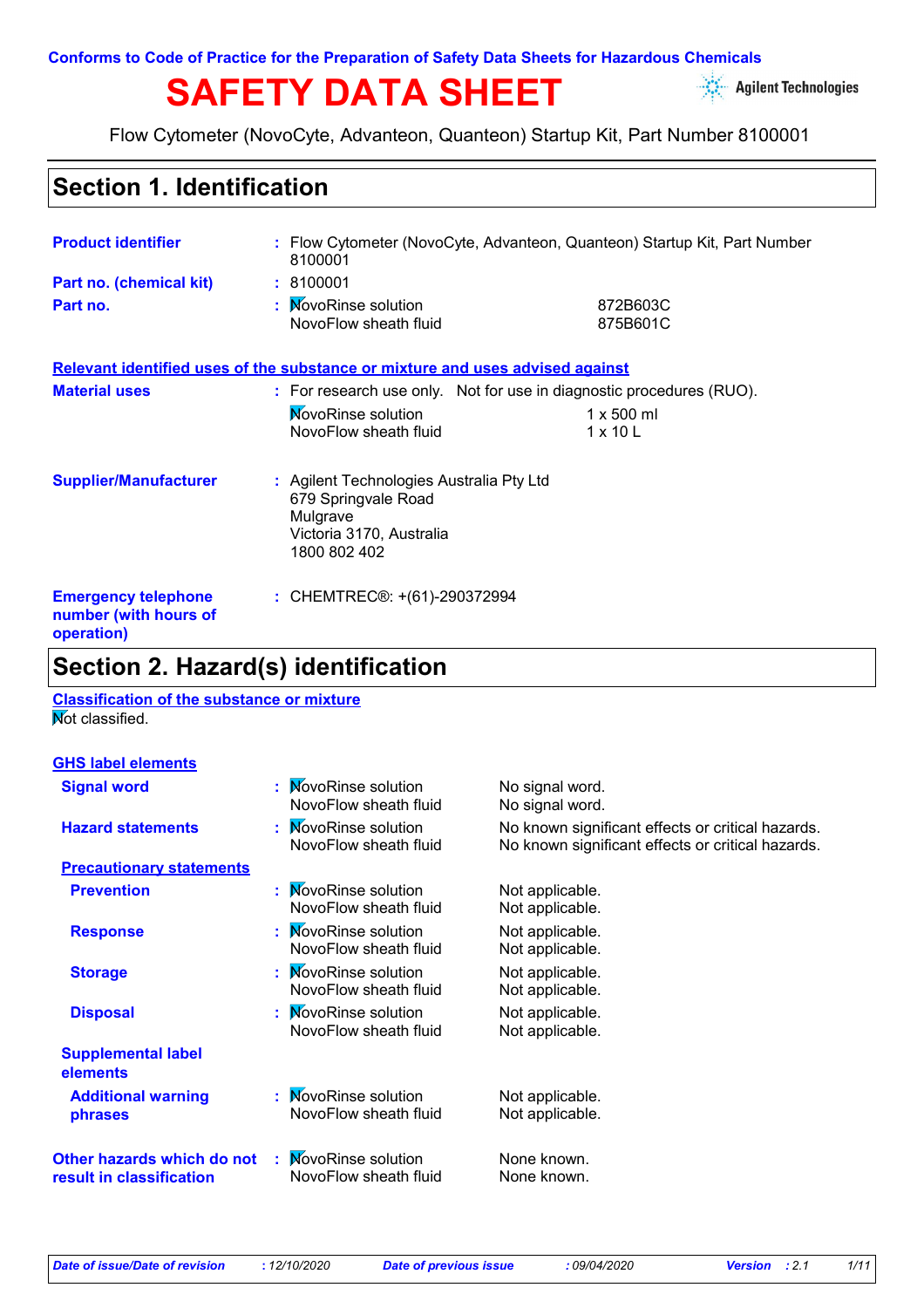### **Section 3. Composition and ingredient information**

#### **Substance/mixture**

**:** MovoRinse solution Mixture NovoFlow sheath fluid Mixture

#### **CAS number/other identifiers**

**There are no ingredients present which, within the current knowledge of the supplier and in the concentrations applicable, are classified as hazardous to health or the environment and hence require reporting in this section.**

**Occupational exposure limits, if available, are listed in Section 8.**

### **Section 4. First aid measures**

| <b>Description of necessary first aid measures</b> |                                                    |                                                                                                                                                                                                                                                                                                                                                                                                                                                                                                                                                                                                                                                                                                                                |
|----------------------------------------------------|----------------------------------------------------|--------------------------------------------------------------------------------------------------------------------------------------------------------------------------------------------------------------------------------------------------------------------------------------------------------------------------------------------------------------------------------------------------------------------------------------------------------------------------------------------------------------------------------------------------------------------------------------------------------------------------------------------------------------------------------------------------------------------------------|
| <b>Eye contact</b>                                 | : MovoRinse solution<br>NovoFlow sheath fluid      | Immediately flush eyes with plenty of water,<br>occasionally lifting the upper and lower eyelids.<br>Check for and remove any contact lenses. Get<br>medical attention if irritation occurs.<br>Immediately flush eyes with plenty of water,<br>occasionally lifting the upper and lower eyelids.<br>Check for and remove any contact lenses. Get<br>medical attention if irritation occurs.                                                                                                                                                                                                                                                                                                                                   |
| <b>Inhalation</b>                                  | <b>NovoRinse solution</b><br>NovoFlow sheath fluid | Remove victim to fresh air and keep at rest in a<br>position comfortable for breathing. Get medical<br>attention if symptoms occur.<br>Remove victim to fresh air and keep at rest in a<br>position comfortable for breathing. Get medical<br>attention if symptoms occur.                                                                                                                                                                                                                                                                                                                                                                                                                                                     |
| <b>Skin contact</b>                                | <b>NovoRinse solution</b><br>NovoFlow sheath fluid | Flush contaminated skin with plenty of water.<br>Remove contaminated clothing and shoes. Get<br>medical attention if symptoms occur.<br>Flush contaminated skin with plenty of water.<br>Remove contaminated clothing and shoes. Get<br>medical attention if symptoms occur.                                                                                                                                                                                                                                                                                                                                                                                                                                                   |
| <b>Ingestion</b>                                   | <b>NovoRinse solution</b><br>NovoFlow sheath fluid | Wash out mouth with water. Remove victim to fresh<br>air and keep at rest in a position comfortable for<br>breathing. If material has been swallowed and the<br>exposed person is conscious, give small quantities of<br>water to drink. Do not induce vomiting unless<br>directed to do so by medical personnel. Get medical<br>attention if symptoms occur.<br>Wash out mouth with water. Remove victim to fresh<br>air and keep at rest in a position comfortable for<br>breathing. If material has been swallowed and the<br>exposed person is conscious, give small quantities of<br>water to drink. Do not induce vomiting unless<br>directed to do so by medical personnel. Get medical<br>attention if symptoms occur. |

|                                       | Most important symptoms/effects, acute and delayed |                                                                                                        |
|---------------------------------------|----------------------------------------------------|--------------------------------------------------------------------------------------------------------|
| <b>Potential acute health effects</b> |                                                    |                                                                                                        |
| <b>Eye contact</b>                    | : MovoRinse solution<br>NovoFlow sheath fluid      | No known significant effects or critical hazards.<br>No known significant effects or critical hazards. |
| <b>Inhalation</b>                     | : MovoRinse solution<br>NovoFlow sheath fluid      | No known significant effects or critical hazards.<br>No known significant effects or critical hazards. |
| <b>Skin contact</b>                   | : MovoRinse solution<br>NovoFlow sheath fluid      | No known significant effects or critical hazards.<br>No known significant effects or critical hazards. |
| <b>Ingestion</b>                      | : MovoRinse solution<br>NovoFlow sheath fluid      | No known significant effects or critical hazards.<br>No known significant effects or critical hazards. |

#### **Over-exposure signs/symptoms**

*Date of issue/Date of revision* **:** *12/10/2020 Date of previous issue : 09/04/2020 Version : 2.1 2/11*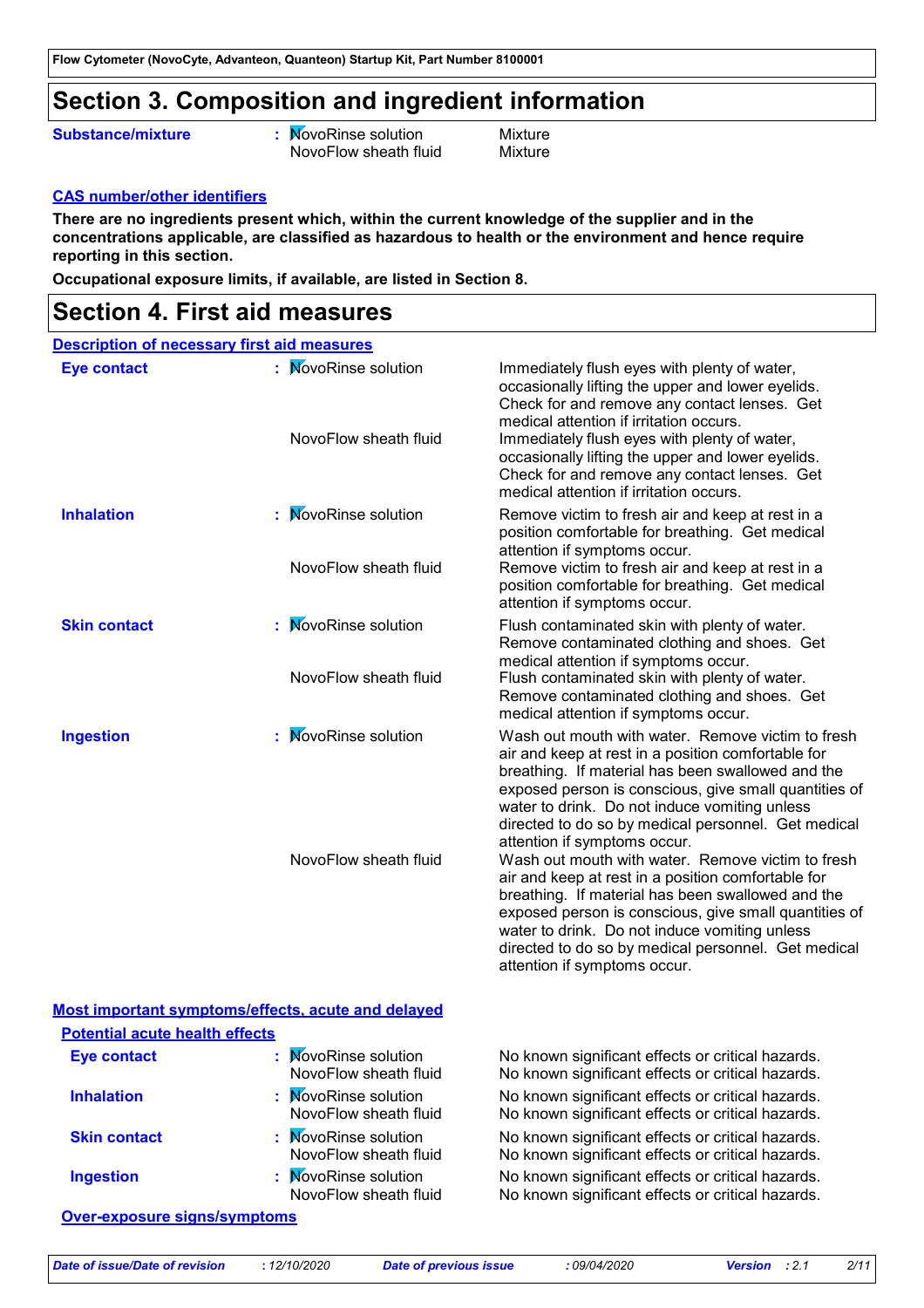# **Section 4. First aid measures**

| <b>Eye contact</b>                | : MovoRinse solution<br>NovoFlow sheath fluid                                        | No specific data.<br>No specific data.                                                                                          |
|-----------------------------------|--------------------------------------------------------------------------------------|---------------------------------------------------------------------------------------------------------------------------------|
| <b>Inhalation</b>                 | : MovoRinse solution<br>NovoFlow sheath fluid                                        | No specific data.<br>No specific data.                                                                                          |
| <b>Skin contact</b>               | : MovoRinse solution<br>NovoFlow sheath fluid                                        | No specific data.<br>No specific data.                                                                                          |
| <b>Ingestion</b>                  | : MovoRinse solution<br>NovoFlow sheath fluid                                        | No specific data.<br>No specific data.                                                                                          |
|                                   | Indication of immediate medical attention and special treatment needed, if necessary |                                                                                                                                 |
| <b>Notes to physician</b>         | : MovoRinse solution                                                                 | Treat symptomatically. Contact poison treatment<br>specialist immediately if large quantities have been<br>ingested or inhaled. |
|                                   | NovoFlow sheath fluid                                                                | Treat symptomatically. Contact poison treatment<br>specialist immediately if large quantities have been<br>ingested or inhaled. |
| <b>Specific treatments</b>        | : MovoRinse solution<br>NovoFlow sheath fluid                                        | No specific treatment.<br>No specific treatment.                                                                                |
| <b>Protection of first-aiders</b> | : MovoRinse solution                                                                 | No action shall be taken involving any personal risk<br>or without suitable training.                                           |
|                                   | NovoFlow sheath fluid                                                                | No action shall be taken involving any personal risk<br>or without suitable training.                                           |

#### **See toxicological information (Section 11)**

### **Section 5. Firefighting measures**

| <b>Extinguishing media</b>                               |                           |                                                                                                                                                                                                      |
|----------------------------------------------------------|---------------------------|------------------------------------------------------------------------------------------------------------------------------------------------------------------------------------------------------|
| <b>Suitable extinguishing</b><br>media                   | <b>NovoRinse solution</b> | Use an extinguishing agent suitable for the<br>surrounding fire.                                                                                                                                     |
|                                                          | NovoFlow sheath fluid     | Use an extinguishing agent suitable for the<br>surrounding fire.                                                                                                                                     |
| <b>Unsuitable extinguishing</b>                          | <b>NovoRinse solution</b> | None known.                                                                                                                                                                                          |
| media                                                    | NovoFlow sheath fluid     | None known.                                                                                                                                                                                          |
| <b>Specific hazards arising</b><br>from the chemical     | <b>NovoRinse solution</b> | In a fire or if heated, a pressure increase will occur<br>and the container may burst.                                                                                                               |
|                                                          | NovoFlow sheath fluid     | In a fire or if heated, a pressure increase will occur<br>and the container may burst.                                                                                                               |
| <b>Hazardous thermal</b>                                 | <b>NovoRinse solution</b> | No specific data.                                                                                                                                                                                    |
| decomposition products                                   | NovoFlow sheath fluid     | No specific data.                                                                                                                                                                                    |
| <b>Special protective actions</b><br>for fire-fighters   | <b>NovoRinse solution</b> | Promptly isolate the scene by removing all persons<br>from the vicinity of the incident if there is a fire. No<br>action shall be taken involving any personal risk or<br>without suitable training. |
|                                                          | NovoFlow sheath fluid     | Promptly isolate the scene by removing all persons<br>from the vicinity of the incident if there is a fire. No<br>action shall be taken involving any personal risk or<br>without suitable training. |
| <b>Special protective</b><br>equipment for fire-fighters | <b>NovoRinse solution</b> | Fire-fighters should wear appropriate protective<br>equipment and self-contained breathing apparatus<br>(SCBA) with a full face-piece operated in positive<br>pressure mode.                         |
|                                                          | NovoFlow sheath fluid     | Fire-fighters should wear appropriate protective<br>equipment and self-contained breathing apparatus<br>(SCBA) with a full face-piece operated in positive<br>pressure mode.                         |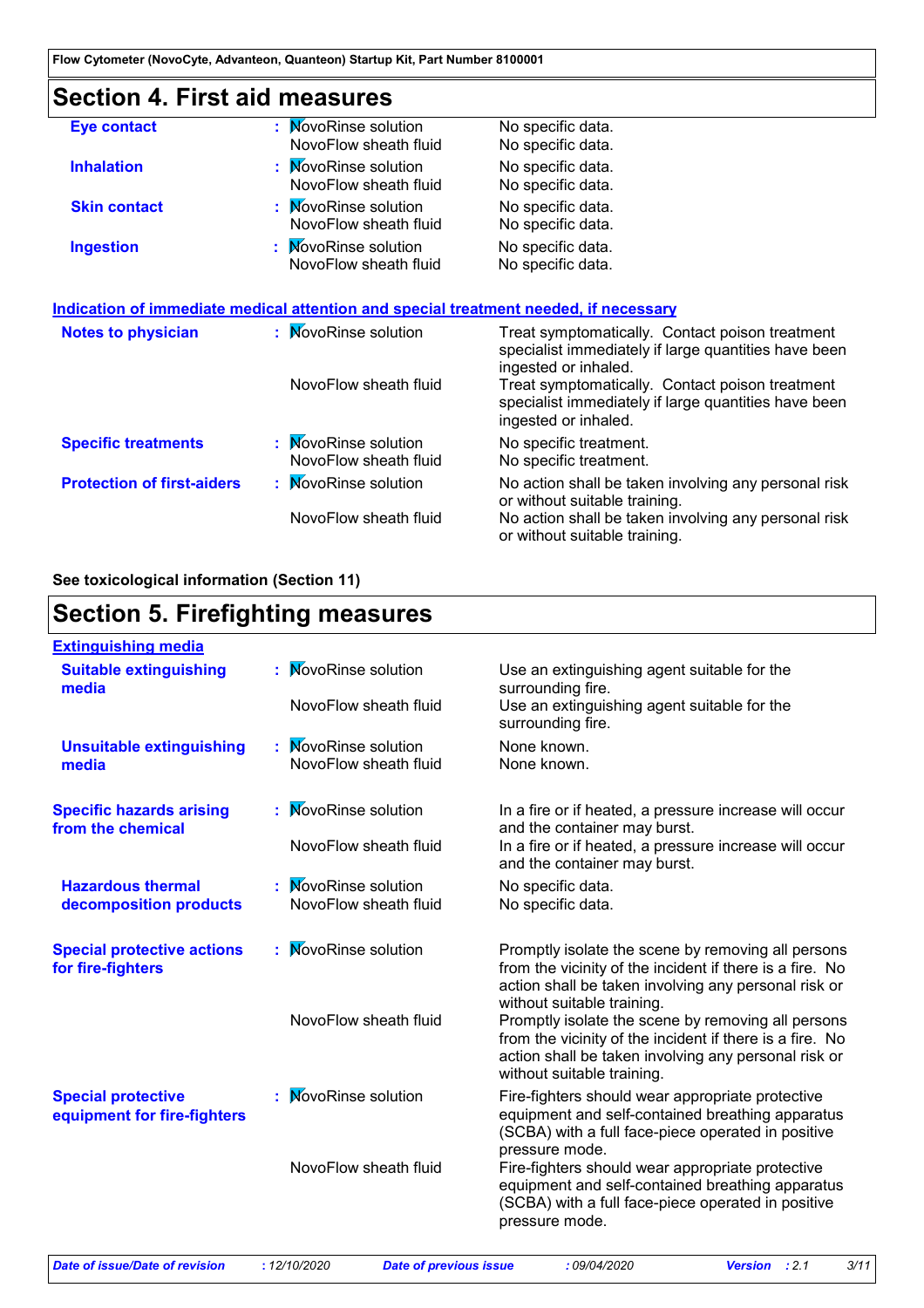### **Section 5. Firefighting measures**

**Hazchem code :** NovoRinse solution Not available. NovoFlow sheath fluid Not available.

### **Section 6. Accidental release measures**

#### **Personal precautions, protective equipment and emergency procedures**

| For non-emergency<br>personnel                              | : MovoRinse solution<br>NovoFlow sheath fluid | No action shall be taken involving any personal risk<br>or without suitable training. Evacuate surrounding<br>areas. Keep unnecessary and unprotected<br>personnel from entering. Do not touch or walk<br>through spilt material. Put on appropriate personal<br>protective equipment.<br>No action shall be taken involving any personal risk<br>or without suitable training. Evacuate surrounding<br>areas. Keep unnecessary and unprotected<br>personnel from entering. Do not touch or walk<br>through spilt material. Put on appropriate personal |
|-------------------------------------------------------------|-----------------------------------------------|---------------------------------------------------------------------------------------------------------------------------------------------------------------------------------------------------------------------------------------------------------------------------------------------------------------------------------------------------------------------------------------------------------------------------------------------------------------------------------------------------------------------------------------------------------|
| For emergency responders : MovoRinse solution               |                                               | protective equipment.<br>If specialised clothing is required to deal with the<br>spillage, take note of any information in Section 8 on<br>suitable and unsuitable materials. See also the<br>information in "For non-emergency personnel".                                                                                                                                                                                                                                                                                                             |
|                                                             | NovoFlow sheath fluid                         | If specialised clothing is required to deal with the<br>spillage, take note of any information in Section 8 on<br>suitable and unsuitable materials. See also the<br>information in "For non-emergency personnel".                                                                                                                                                                                                                                                                                                                                      |
| <b>Environmental precautions</b>                            | : MovoRinse solution                          | Avoid dispersal of spilt material and runoff and<br>contact with soil, waterways, drains and sewers.<br>Inform the relevant authorities if the product has<br>caused environmental pollution (sewers, waterways,<br>soil or air).                                                                                                                                                                                                                                                                                                                       |
|                                                             | NovoFlow sheath fluid                         | Avoid dispersal of spilt material and runoff and<br>contact with soil, waterways, drains and sewers.<br>Inform the relevant authorities if the product has<br>caused environmental pollution (sewers, waterways,<br>soil or air).                                                                                                                                                                                                                                                                                                                       |
| <b>Methods and material for containment and cleaning up</b> |                                               |                                                                                                                                                                                                                                                                                                                                                                                                                                                                                                                                                         |
| <b>Methods for cleaning up</b>                              | <b>NovoRinse solution</b>                     | Stop leak if without risk. Move containers from spill<br>area. Dilute with water and mop up if water-soluble.<br>Alternatively, or if water-insoluble, absorb with an<br>inert dry material and place in an appropriate waste<br>disposal container. Dispose of via a licensed waste<br>disposal contractor.                                                                                                                                                                                                                                            |
|                                                             | NovoFlow sheath fluid                         | Stop leak if without risk. Move containers from spill<br>area. Dilute with water and mop up if water-soluble.<br>Alternatively, or if water-insoluble, absorb with an<br>inert dry material and place in an appropriate waste<br>disposal container. Dispose of via a licensed waste<br>disposal contractor.                                                                                                                                                                                                                                            |

### **Section 7. Handling and storage**

**Precautions for safe handling**

**MovoRinse** solution

**Protective measures : NovoRinse solution Put on appropriate personal protective equipment** (see Section 8).

NovoFlow sheath fluid Put on appropriate personal protective equipment (see Section 8).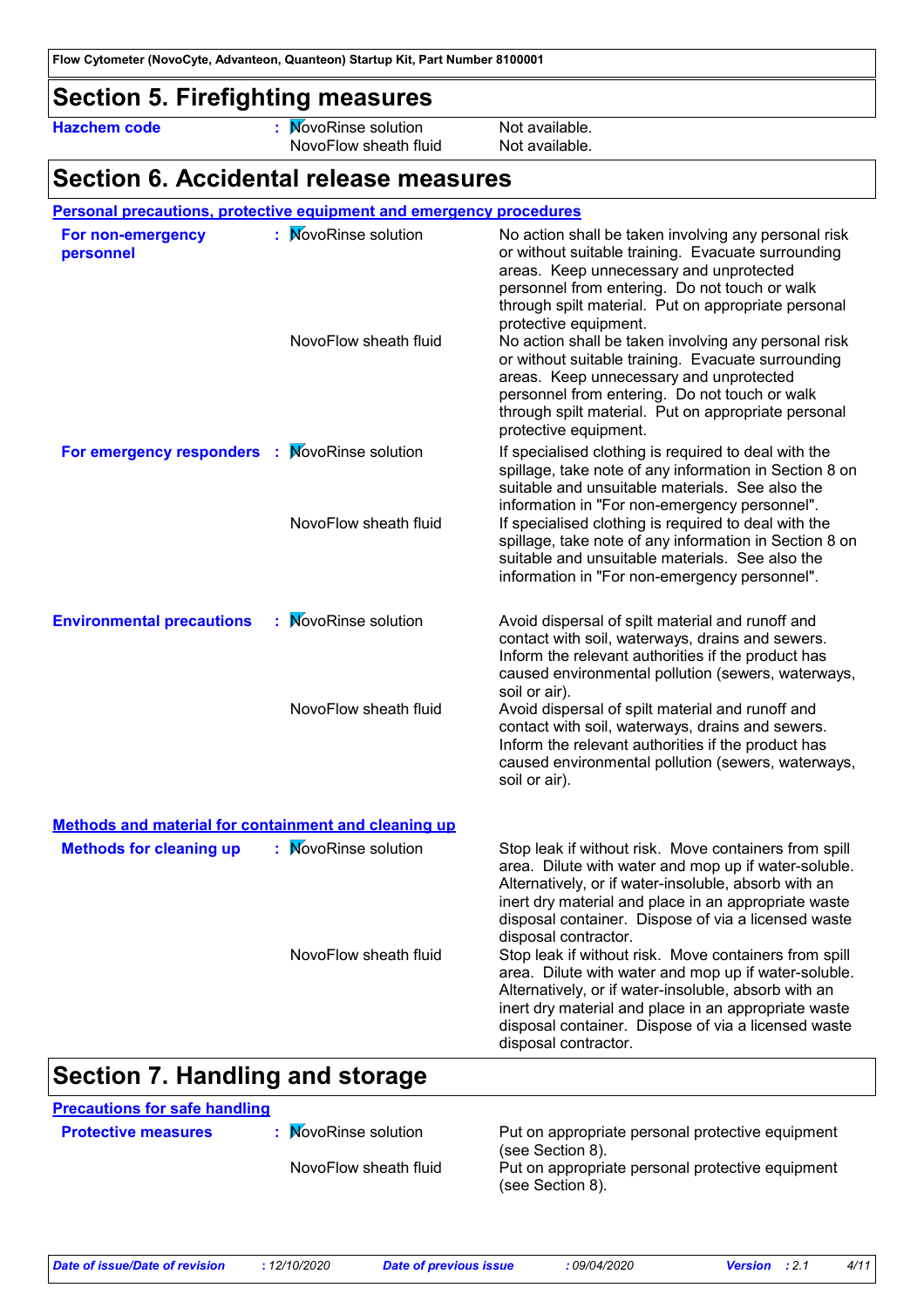### **Section 7. Handling and storage**

| <b>Advice on general</b>                                                  | : MovoRinse solution  | Eating, drinking and smoking should be prohibited in                                                                                                                                                                                                                                                                                                                                                                                                                                                                                                                                                                                                                           |
|---------------------------------------------------------------------------|-----------------------|--------------------------------------------------------------------------------------------------------------------------------------------------------------------------------------------------------------------------------------------------------------------------------------------------------------------------------------------------------------------------------------------------------------------------------------------------------------------------------------------------------------------------------------------------------------------------------------------------------------------------------------------------------------------------------|
| occupational hygiene                                                      | NovoFlow sheath fluid | areas where this material is handled, stored and<br>processed. Workers should wash hands and face<br>before eating, drinking and smoking. Remove<br>contaminated clothing and protective equipment<br>before entering eating areas. See also Section 8 for<br>additional information on hygiene measures.<br>Eating, drinking and smoking should be prohibited in<br>areas where this material is handled, stored and<br>processed. Workers should wash hands and face<br>before eating, drinking and smoking. Remove<br>contaminated clothing and protective equipment<br>before entering eating areas. See also Section 8 for<br>additional information on hygiene measures. |
| <b>Conditions for safe storage,</b><br>including any<br>incompatibilities | : MovoRinse solution  | Store in accordance with local regulations. Store in<br>original container protected from direct sunlight in a<br>dry, cool and well-ventilated area, away from<br>incompatible materials (see Section 10) and food and<br>drink. Keep container tightly closed and sealed until<br>ready for use. Containers that have been opened<br>must be carefully resealed and kept upright to<br>prevent leakage. Do not store in unlabelled<br>containers. Use appropriate containment to avoid<br>environmental contamination. See Section 10 for<br>incompatible materials before handling or use.                                                                                  |
|                                                                           | NovoFlow sheath fluid | Store in accordance with local regulations. Store in<br>original container protected from direct sunlight in a<br>dry, cool and well-ventilated area, away from<br>incompatible materials (see Section 10) and food and<br>drink. Keep container tightly closed and sealed until<br>ready for use. Containers that have been opened<br>must be carefully resealed and kept upright to<br>prevent leakage. Do not store in unlabelled<br>containers. Use appropriate containment to avoid<br>environmental contamination. See Section 10 for<br>incompatible materials before handling or use.                                                                                  |

### **Section 8. Exposure controls and personal protection**

None.

**Control parameters**

**Occupational exposure limits**

| <b>Appropriate engineering</b><br><b>controls</b> | : Good general ventilation should be sufficient to control worker exposure to airborne<br>contaminants.                                                                                                                                                                                                                                                                                           |
|---------------------------------------------------|---------------------------------------------------------------------------------------------------------------------------------------------------------------------------------------------------------------------------------------------------------------------------------------------------------------------------------------------------------------------------------------------------|
| <b>Environmental exposure</b><br>controls         | : Emissions from ventilation or work process equipment should be checked to ensure<br>they comply with the requirements of environmental protection legislation. In some<br>cases, fume scrubbers, filters or engineering modifications to the process<br>equipment will be necessary to reduce emissions to acceptable levels.                                                                   |
| <b>Individual protection measures</b>             |                                                                                                                                                                                                                                                                                                                                                                                                   |
| <b>Hygiene measures</b>                           | : Wash hands, forearms and face thoroughly after handling chemical products, before<br>eating, smoking and using the lavatory and at the end of the working period.<br>Appropriate techniques should be used to remove potentially contaminated clothing.<br>Wash contaminated clothing before reusing. Ensure that eyewash stations and<br>safety showers are close to the workstation location. |

| Date of issue/Date of revision | <i>12/10/2020</i> | Date of previous issue | : 09/04/2020 | <b>Version</b> : 2.1 | 5/11 |
|--------------------------------|-------------------|------------------------|--------------|----------------------|------|
|--------------------------------|-------------------|------------------------|--------------|----------------------|------|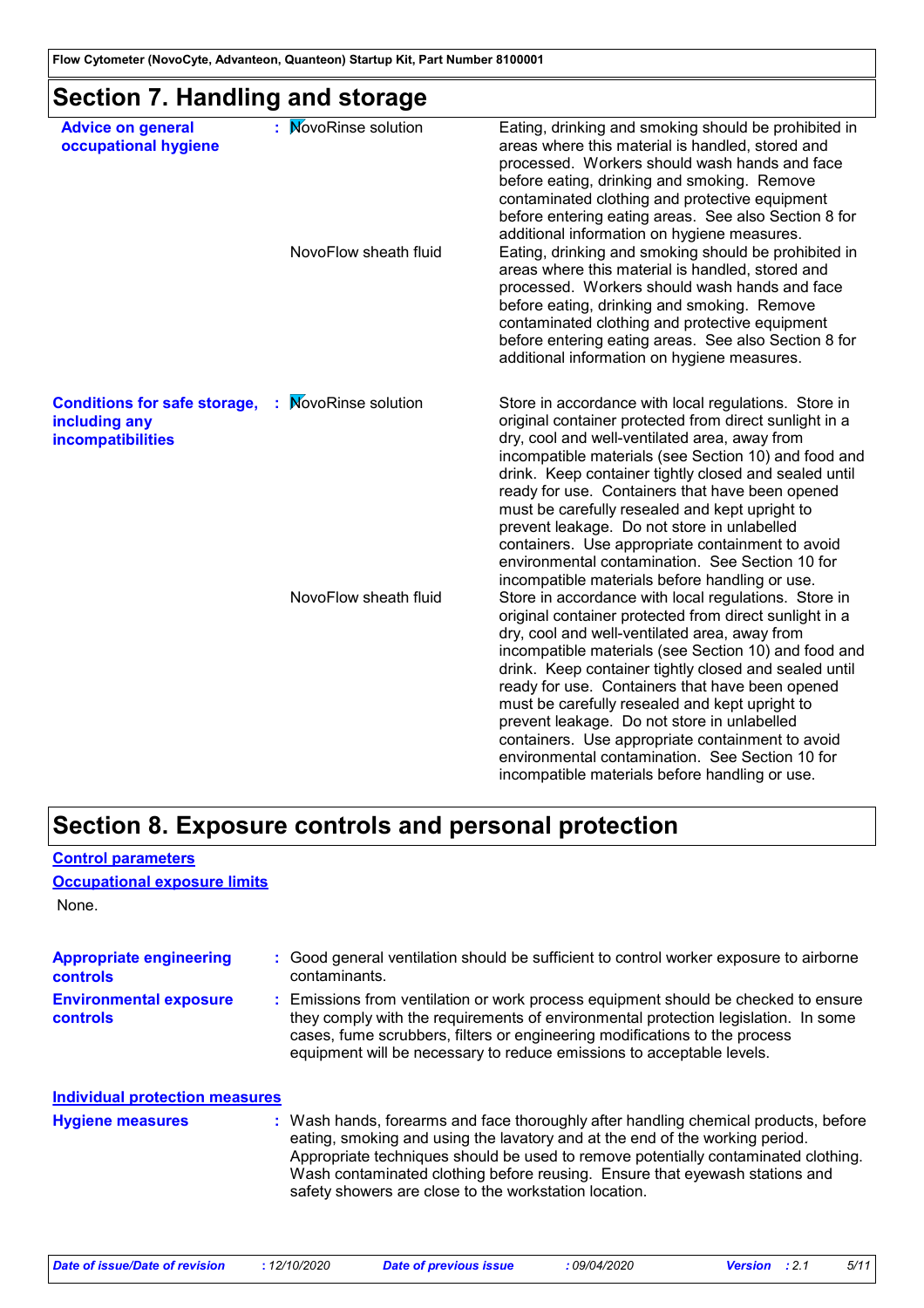### **Section 8. Exposure controls and personal protection**

| <b>Eye/face protection</b>    | Safety eyewear complying with an approved standard should be used when a risk<br>assessment indicates this is necessary to avoid exposure to liquid splashes, mists,<br>gases or dusts. If contact is possible, the following protection should be worn,<br>unless the assessment indicates a higher degree of protection: safety glasses with<br>side-shields. |
|-------------------------------|-----------------------------------------------------------------------------------------------------------------------------------------------------------------------------------------------------------------------------------------------------------------------------------------------------------------------------------------------------------------|
| <b>Skin protection</b>        |                                                                                                                                                                                                                                                                                                                                                                 |
| <b>Hand protection</b>        | : Chemical-resistant, impervious gloves complying with an approved standard should<br>be worn at all times when handling chemical products if a risk assessment indicates<br>this is necessary.                                                                                                                                                                 |
| <b>Body protection</b>        | : Personal protective equipment for the body should be selected based on the task<br>being performed and the risks involved and should be approved by a specialist<br>before handling this product.                                                                                                                                                             |
| <b>Other skin protection</b>  | : Appropriate footwear and any additional skin protection measures should be<br>selected based on the task being performed and the risks involved and should be<br>approved by a specialist before handling this product.                                                                                                                                       |
| <b>Respiratory protection</b> | : Based on the hazard and potential for exposure, select a respirator that meets the<br>appropriate standard or certification. Respirators must be used according to a<br>respiratory protection program to ensure proper fitting, training, and other important<br>aspects of use.                                                                             |

### **Section 9. Physical and chemical properties**

| <b>Appearance</b>                                 |                                                    |                                                                    |
|---------------------------------------------------|----------------------------------------------------|--------------------------------------------------------------------|
| <b>Physical state</b>                             | : MovoRinse solution<br>NovoFlow sheath fluid      | Liquid.<br>Liquid.                                                 |
| <b>Colour</b>                                     | : MovoRinse solution<br>NovoFlow sheath fluid      | Colourless.<br>Colourless.                                         |
| <b>Odour</b>                                      | : MovoRinse solution<br>NovoFlow sheath fluid      | Not available.<br>Not available.                                   |
| <b>Odour threshold</b>                            | : MovoRinse solution<br>NovoFlow sheath fluid      | Not available.<br>Not available.                                   |
| pH                                                | : MovoRinse solution<br>NovoFlow sheath fluid      | Not available.<br>7                                                |
| <b>Melting point</b>                              | : MovoRinse solution<br>NovoFlow sheath fluid      | $0^{\circ}$ C (32 $^{\circ}$ F)<br>$0^{\circ}$ C (32 $^{\circ}$ F) |
| <b>Boiling point</b>                              | : MovoRinse solution<br>NovoFlow sheath fluid      | 100°C (212°F)<br>100°C (212°F)                                     |
| <b>Flash point</b>                                | : MovoRinse solution<br>NovoFlow sheath fluid      | Not available.<br>Not available.                                   |
| <b>Evaporation rate</b>                           | : MovoRinse solution<br>NovoFlow sheath fluid      | Not available.<br>Not available.                                   |
| <b>Flammability (solid, gas)</b>                  | : MovoRinse solution<br>NovoFlow sheath fluid      | Not applicable.<br>Not applicable.                                 |
| Lower and upper explosive<br>(flammable) limits   | <b>NovoRinse solution</b><br>NovoFlow sheath fluid | Not available.<br>Not available.                                   |
| <b>Vapour pressure</b>                            | : MovoRinse solution<br>NovoFlow sheath fluid      | Not available.<br>Not available.                                   |
| <b>Vapour density</b>                             | : MovoRinse solution<br>NovoFlow sheath fluid      | Not available.<br>Not available.                                   |
| <b>Relative density</b>                           | : MovoRinse solution<br>NovoFlow sheath fluid      | Not available.<br>Not available.                                   |
| <b>Solubility</b>                                 | <b>NovoRinse solution</b>                          | Soluble in the following materials: cold water and hot<br>water.   |
|                                                   | NovoFlow sheath fluid                              | Soluble in the following materials: cold water and hot<br>water.   |
| <b>Partition coefficient: n-</b><br>octanol/water | : MovoRinse solution<br>NovoFlow sheath fluid      | Not available.<br>Not available.                                   |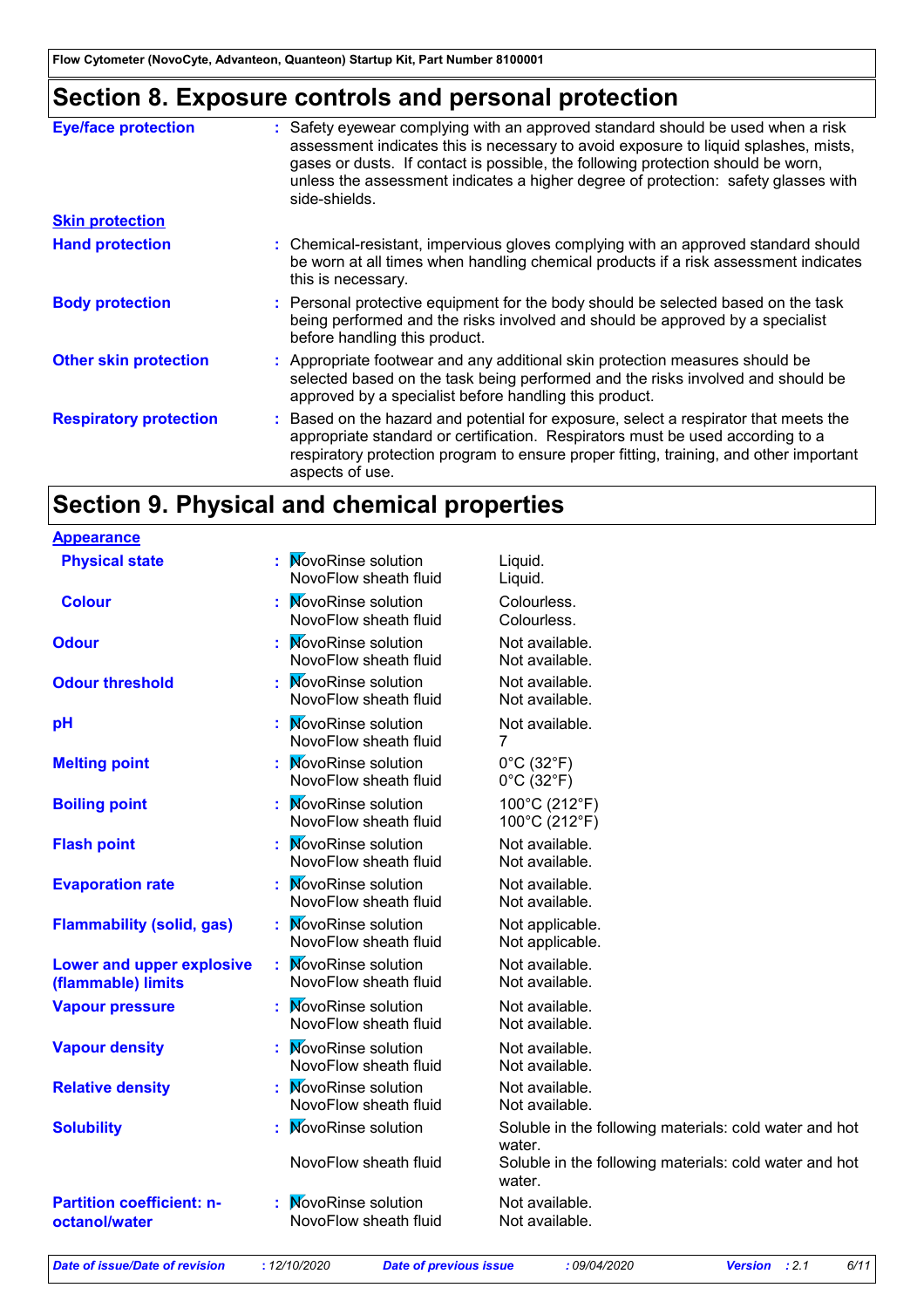# **Section 9. Physical and chemical properties**

| <b>Auto-ignition temperature</b> | <b>NovoRinse solution</b><br>NovoFlow sheath fluid | Not available.<br>Not available. |
|----------------------------------|----------------------------------------------------|----------------------------------|
| <b>Decomposition temperature</b> | <b>NovoRinse solution</b><br>NovoFlow sheath fluid | Not available.<br>Not available. |
| <b>Viscosity</b>                 | <b>NovoRinse solution</b><br>NovoFlow sheath fluid | Not available.<br>Not available. |

### **Section 10. Stability and reactivity**

| No specific test data related to reactivity available for |
|-----------------------------------------------------------|
|                                                           |
| No specific test data related to reactivity available for |
|                                                           |
|                                                           |
|                                                           |
| Under normal conditions of storage and use,               |
|                                                           |
| Under normal conditions of storage and use,               |
|                                                           |
|                                                           |
|                                                           |
| May react or be incompatible with oxidising materials.    |
| May react or be incompatible with oxidising materials.    |
| Under normal conditions of storage and use,               |
| hazardous decomposition products should not be            |
| Under normal conditions of storage and use,               |
| hazardous decomposition products should not be            |
|                                                           |

### **Section 11. Toxicological information**

| Information on toxicological effects             |                  |  |
|--------------------------------------------------|------------------|--|
| <b>Acute toxicity</b>                            |                  |  |
| Not available.                                   |                  |  |
| <b>Irritation/Corrosion</b>                      |                  |  |
| Not available.                                   |                  |  |
| <b>Sensitisation</b>                             |                  |  |
| Not available.                                   |                  |  |
| <b>Mutagenicity</b>                              |                  |  |
| <b>Conclusion/Summary</b>                        | : Not available. |  |
| <b>Carcinogenicity</b>                           |                  |  |
| <b>Conclusion/Summary</b>                        | : Not available. |  |
| <b>Reproductive toxicity</b>                     |                  |  |
| <b>Conclusion/Summary</b>                        | : Not available. |  |
| <b>Teratogenicity</b>                            |                  |  |
| <b>Conclusion/Summary</b>                        | : Not available. |  |
| Specific target organ toxicity (single exposure) |                  |  |
| Not available.                                   |                  |  |
|                                                  |                  |  |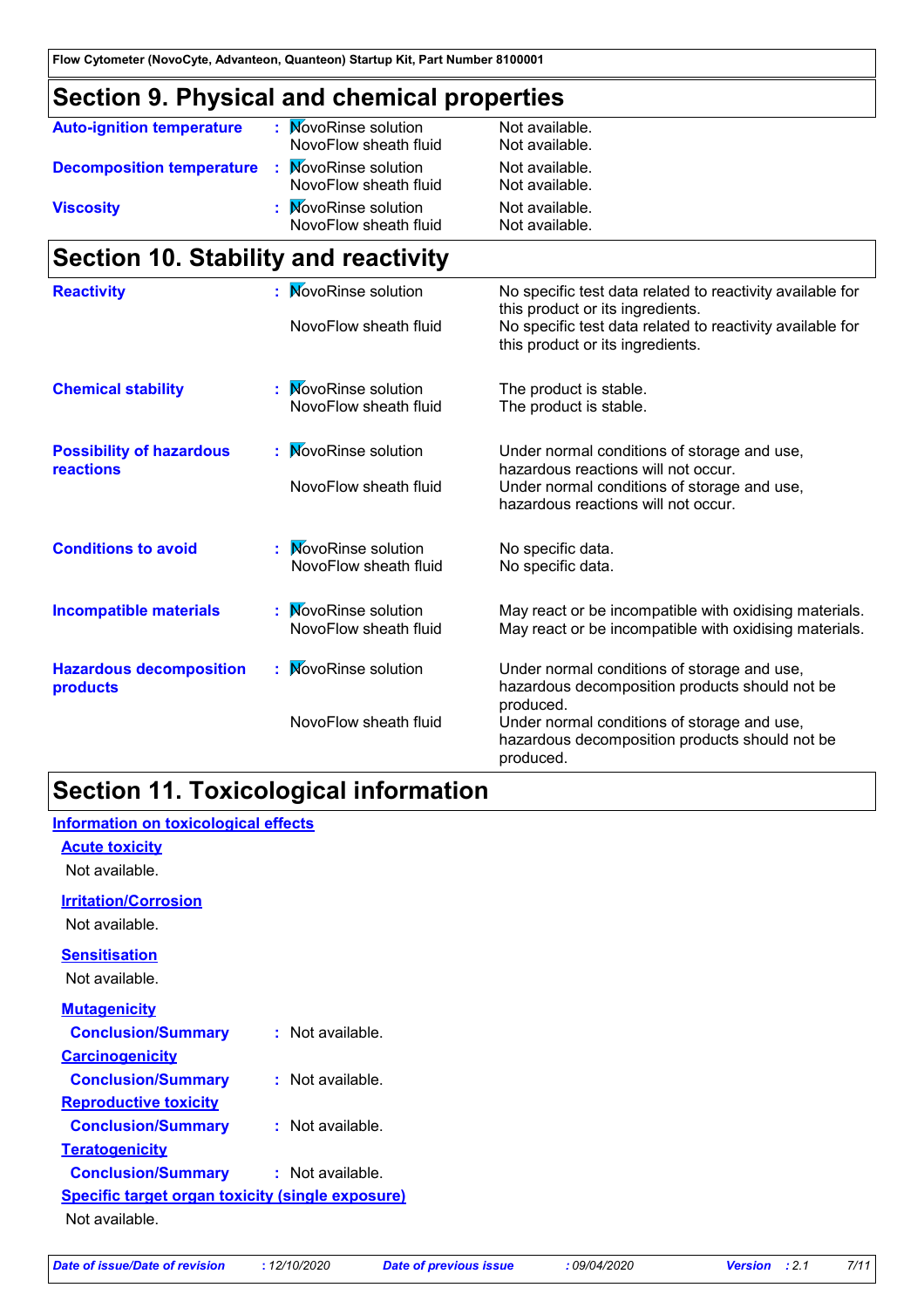### **Section 11. Toxicological information**

**Specific target organ toxicity (repeated exposure)** Not available.

#### **Aspiration hazard**

Not available.

| <b>Information on likely routes</b><br>of exposure | <b>NovoRinse solution</b><br>NovoFlow sheath fluid | Not available.<br>Not available.                                                                       |
|----------------------------------------------------|----------------------------------------------------|--------------------------------------------------------------------------------------------------------|
| <b>Potential acute health effects</b>              |                                                    |                                                                                                        |
| <b>Eye contact</b>                                 | : MovoRinse solution<br>NovoFlow sheath fluid      | No known significant effects or critical hazards.<br>No known significant effects or critical hazards. |
| <b>Inhalation</b>                                  | : MovoRinse solution<br>NovoFlow sheath fluid      | No known significant effects or critical hazards.<br>No known significant effects or critical hazards. |
| <b>Skin contact</b>                                | : MovoRinse solution<br>NovoFlow sheath fluid      | No known significant effects or critical hazards.<br>No known significant effects or critical hazards. |
| <b>Ingestion</b>                                   | : MovoRinse solution<br>NovoFlow sheath fluid      | No known significant effects or critical hazards.<br>No known significant effects or critical hazards. |

#### **Symptoms related to the physical, chemical and toxicological characteristics**

| <b>Eye contact</b>  | : MovoRinse solution<br>NovoFlow sheath fluid | No specific data.<br>No specific data. |
|---------------------|-----------------------------------------------|----------------------------------------|
| <b>Inhalation</b>   | : MovoRinse solution<br>NovoFlow sheath fluid | No specific data.<br>No specific data. |
| <b>Skin contact</b> | : MovoRinse solution<br>NovoFlow sheath fluid | No specific data.<br>No specific data. |
| <b>Ingestion</b>    | : MovoRinse solution<br>NovoFlow sheath fluid | No specific data.<br>No specific data. |

#### **Delayed and immediate effects as well as chronic effects from short and long-term exposure**

| <b>Short term exposure</b>              |                                               |                                                                                                        |
|-----------------------------------------|-----------------------------------------------|--------------------------------------------------------------------------------------------------------|
| <b>Potential immediate</b><br>effects   | $:$ Not available.                            |                                                                                                        |
| <b>Potential delayed effects</b>        | $:$ Not available.                            |                                                                                                        |
| Long term exposure                      |                                               |                                                                                                        |
| <b>Potential immediate</b><br>effects   | $:$ Not available.                            |                                                                                                        |
| <b>Potential delayed effects</b>        | $:$ Not available.                            |                                                                                                        |
| <b>Potential chronic health effects</b> |                                               |                                                                                                        |
| <b>General</b>                          | : MovoRinse solution<br>NovoFlow sheath fluid | No known significant effects or critical hazards.<br>No known significant effects or critical hazards. |
| <b>Carcinogenicity</b>                  | : MovoRinse solution<br>NovoFlow sheath fluid | No known significant effects or critical hazards.<br>No known significant effects or critical hazards. |
| <b>Mutagenicity</b>                     | : MovoRinse solution<br>NovoFlow sheath fluid | No known significant effects or critical hazards.<br>No known significant effects or critical hazards. |
| <b>Reproductive toxicity</b>            | : MovoRinse solution<br>NovoFlow sheath fluid | No known significant effects or critical hazards.<br>No known significant effects or critical hazards. |

#### **Numerical measures of toxicity**

#### **Acute toxicity estimates**

N/A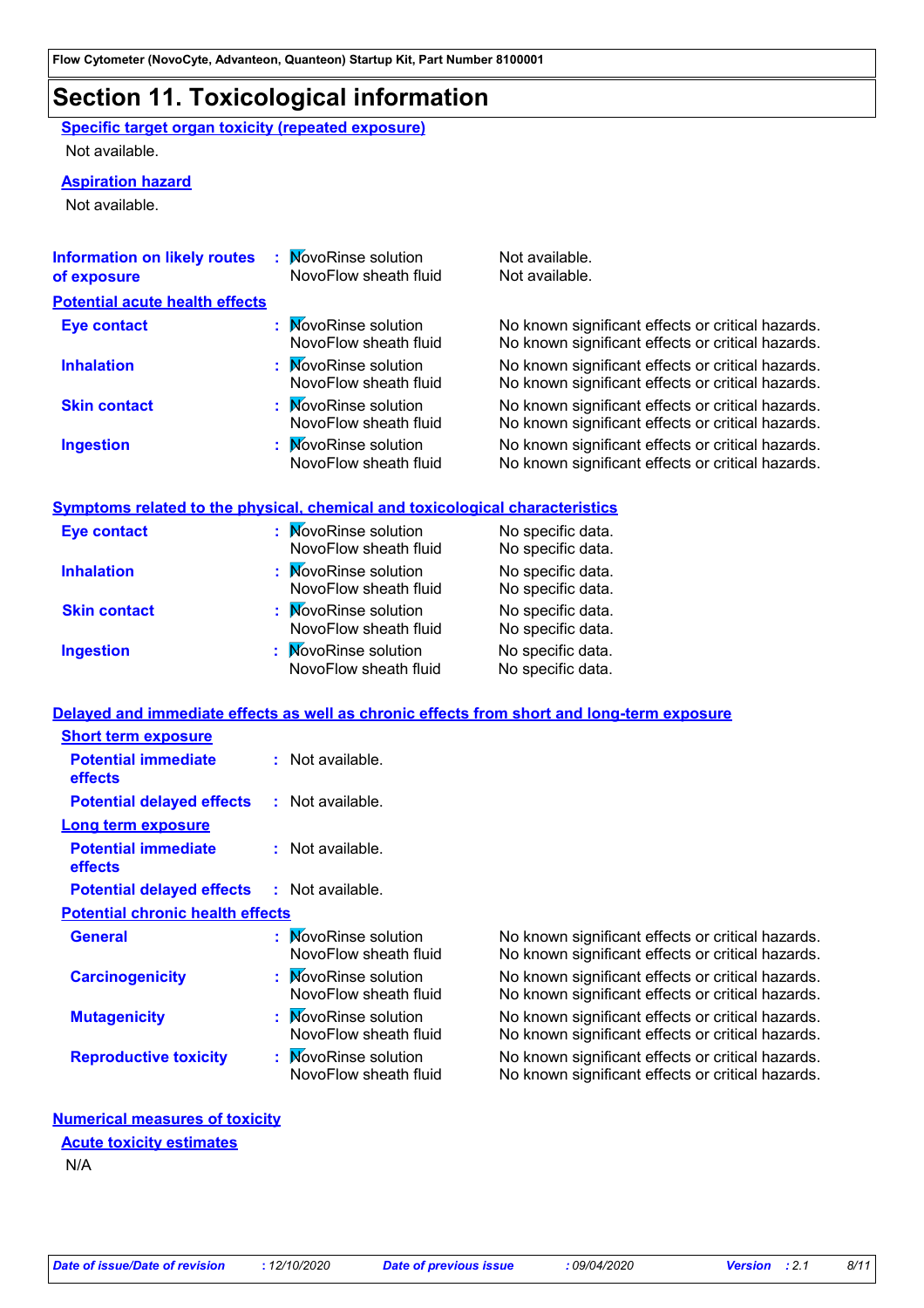### **Section 11. Toxicological information**

**Other information :** NovoRinse solution Not available. NovoFlow sheath fluid Not available.

# **Section 12. Ecological information**

**Bioaccumulative potential Other adverse effects** : No known significant effects or critical hazards. Not available. **Toxicity** Not available. **Persistence and degradability Soil/water partition coefficient (KOC) :** Not available. **Mobility in soil** Not available. **Section 13. Disposal considerations** The generation of waste should be avoided or minimised wherever possible. Disposal of this product, solutions and any by-products should at all times comply with the requirements of environmental protection and waste disposal legislation and any regional local authority requirements. Dispose of surplus and nonrecyclable products via a licensed waste disposal contractor. Waste should not be disposed of untreated to the sewer unless fully compliant with the requirements of **Disposal methods :**

all authorities with jurisdiction. Waste packaging should be recycled. Incineration or landfill should only be considered when recycling is not feasible. This material and its container must be disposed of in a safe way. Empty containers or liners may retain some product residues. Avoid dispersal of spilt material and runoff and contact with soil, waterways, drains and sewers.

### **Section 14. Transport information**

| <b>ADG / IMDG / IATA</b>                            | : Not regulated as Dangerous Goods according to the ADG Code.                                                                                                                                                                                   |
|-----------------------------------------------------|-------------------------------------------------------------------------------------------------------------------------------------------------------------------------------------------------------------------------------------------------|
|                                                     | Special precautions for user : Transport within user's premises: always transport in closed containers that are<br>upright and secure. Ensure that persons transporting the product know what to do in<br>the event of an accident or spillage. |
| <b>Transport in bulk according : Not available.</b> |                                                                                                                                                                                                                                                 |

**to IMO instruments**

### **Section 15. Regulatory information**

**Standard for the Uniform Scheduling of Medicines and Poisons** 5

**Model Work Health and Safety Regulations - Scheduled Substances**

No listed substance

#### **International regulations**

**Chemical Weapon Convention List Schedules I, II & III Chemicals** Not listed.

#### **Montreal Protocol**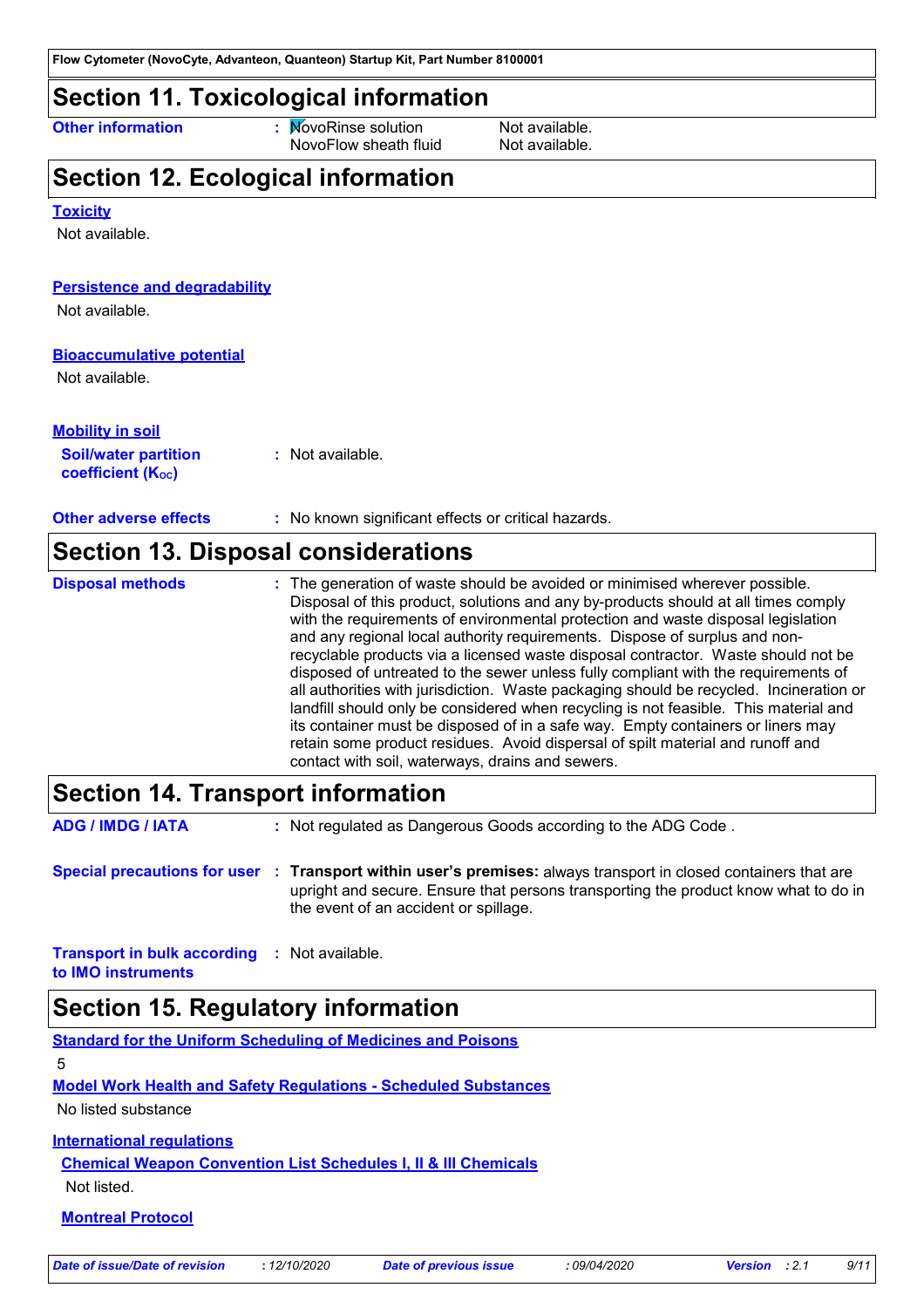### **Section 15. Regulatory information**

#### Not listed.

#### **Stockholm Convention on Persistent Organic Pollutants**

Not listed.

#### **Rotterdam Convention on Prior Informed Consent (PIC)**

Not listed.

#### **UNECE Aarhus Protocol on POPs and Heavy Metals**

Not listed.

#### **Inventory list**

| <b>Australia</b>         | : All components are listed or exempted.                                                                                           |
|--------------------------|------------------------------------------------------------------------------------------------------------------------------------|
| <b>Canada</b>            | : All components are listed or exempted.                                                                                           |
| <b>China</b>             | : All components are listed or exempted.                                                                                           |
| <b>Europe</b>            | : All components are listed or exempted.                                                                                           |
| <b>Japan</b>             | : Japan inventory (ENCS): All components are listed or exempted.<br>Japan inventory (ISHL): All components are listed or exempted. |
| <b>New Zealand</b>       | : All components are listed or exempted.                                                                                           |
| <b>Philippines</b>       | : All components are listed or exempted.                                                                                           |
| <b>Republic of Korea</b> | : All components are listed or exempted.                                                                                           |
| <b>Taiwan</b>            | : All components are listed or exempted.                                                                                           |
| <b>Thailand</b>          | : Not determined.                                                                                                                  |
| <b>Turkey</b>            | : Not determined.                                                                                                                  |
| <b>United States</b>     | : All components are active or exempted.                                                                                           |
| <b>Viet Nam</b>          | : All components are listed or exempted.                                                                                           |

### **Section 16. Any other relevant information**

| <b>History</b>                    |                                                                                                                                                                                                                                                                                                                                                                                                                                                                                                                                                                                                                                                                                                                                                                                                      |
|-----------------------------------|------------------------------------------------------------------------------------------------------------------------------------------------------------------------------------------------------------------------------------------------------------------------------------------------------------------------------------------------------------------------------------------------------------------------------------------------------------------------------------------------------------------------------------------------------------------------------------------------------------------------------------------------------------------------------------------------------------------------------------------------------------------------------------------------------|
| Date of issue/Date of<br>revision | : 12/10/2020                                                                                                                                                                                                                                                                                                                                                                                                                                                                                                                                                                                                                                                                                                                                                                                         |
| Date of previous issue            | : 09/04/2020                                                                                                                                                                                                                                                                                                                                                                                                                                                                                                                                                                                                                                                                                                                                                                                         |
| <b>Version</b>                    | : 2.1                                                                                                                                                                                                                                                                                                                                                                                                                                                                                                                                                                                                                                                                                                                                                                                                |
| <b>Key to abbreviations</b>       | $\therefore$ ADG = Australian Dangerous Goods<br>ADR = The European Agreement concerning the International Carriage of<br>Dangerous Goods by Road<br>ATE = Acute Toxicity Estimate<br><b>BCF</b> = Bioconcentration Factor<br>GHS = Globally Harmonized System of Classification and Labelling of Chemicals<br>IATA = International Air Transport Association<br>IBC = Intermediate Bulk Container<br><b>IMDG = International Maritime Dangerous Goods</b><br>LogPow = logarithm of the octanol/water partition coefficient<br>MARPOL = International Convention for the Prevention of Pollution From Ships,<br>1973 as modified by the Protocol of 1978. ("Marpol" = marine pollution)<br>$N/A = Not available$<br>SUSMP = Standard Uniform Schedule of Medicine and Poisons<br>UN = United Nations |

#### **Procedure used to derive the classification**

| <b>Classification</b>                                                           |                  | <b>Justification</b> |  |  |
|---------------------------------------------------------------------------------|------------------|----------------------|--|--|
| <b>Not classified.</b>                                                          |                  |                      |  |  |
| <b>References</b>                                                               | : Not available. |                      |  |  |
| $\nabla$ Indicates information that has changed from previously issued version. |                  |                      |  |  |
| <b>Notice to reader</b>                                                         |                  |                      |  |  |
|                                                                                 |                  |                      |  |  |